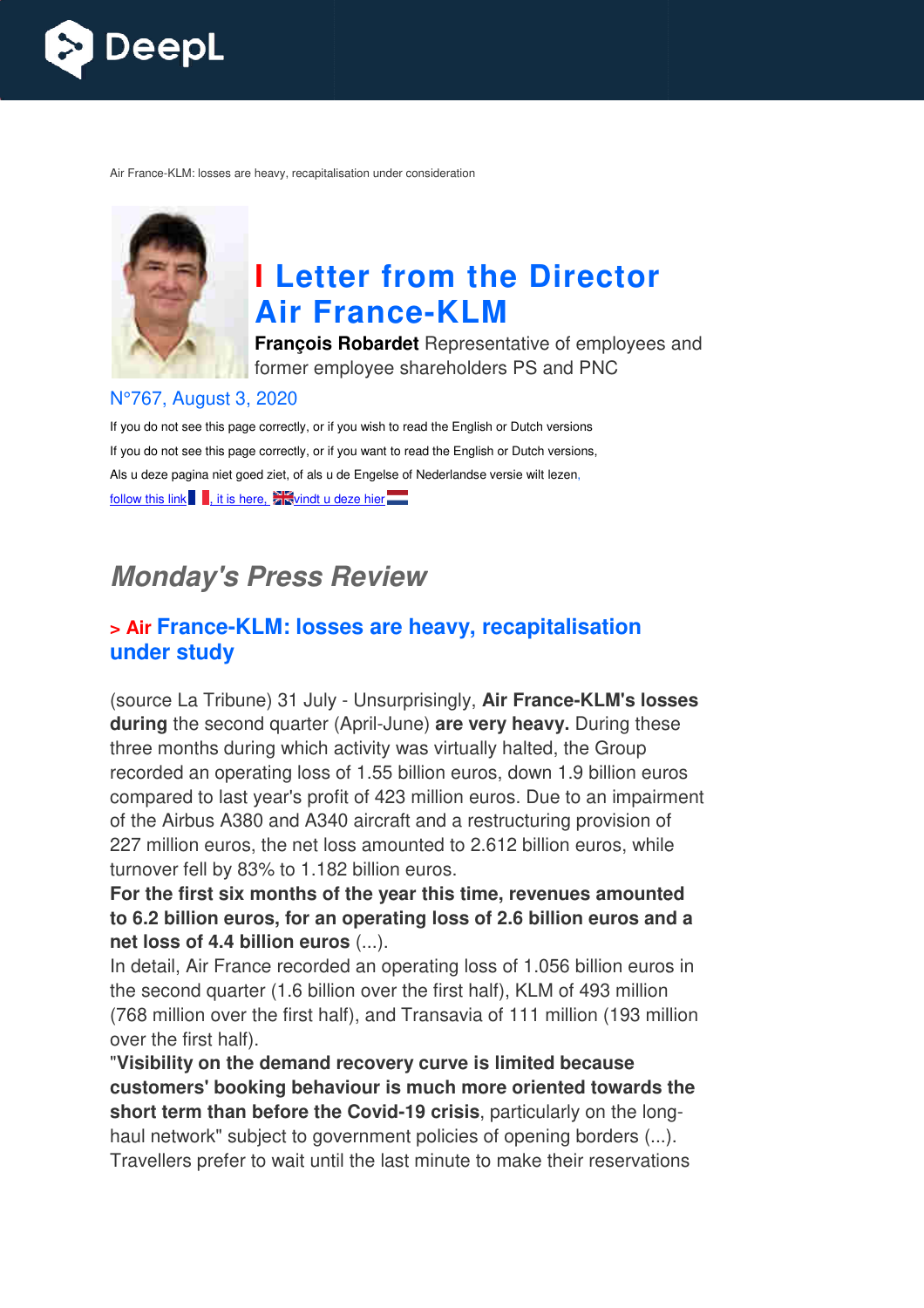and the "recovery of business class is taking place more slowly than tourism," explained Frédéric Gagey, the group's financial director, during a conference call.

For the month of September, for example, the group had already sold 52% of medium-haul seats last year at the same time, compared with only 18% this year, he said.

**In the third quarter, the group will propose an offer of only 45% compared to the same period last year and 65% in the fourth quarter**. "But these capacities will be reviewed at any time depending

on the evolution of the crisis," Frédéric Gagey warned.

The group's baseline scenario foresees operating in 2021 with at least 20% less supply than in 2019.

**At 30 June, Air France-KLM had 14.2 billion in liquid assets or credit lines,** including 10.4 billion in direct or guaranteed loans granted by France and the Netherlands (7 billion by France and 3.4 billion by the Netherlands). But cash consumption is significant. In the second quarter, the group had a negative adjusted free cash flow from operations of 1.5 billion euros. It would have exceeded €2.2 billion without the reduction in investments. In addition,

 "exceptional items are expected to have an impact on cash in the second half of 2020", explains Air France-KLM, which mentions "the risk on working capital due to the repayment of prepaid ticket receipts, estimated at 1.6 billion euros" or the repayment of renewable credit lines already drawn down by KLM, i.e. 700 million euros.

**In view of the extremely slow recovery in traffic, recapitalisation seems inevitable**. Air France-KLM makes no secret of studying the subject and explains that it is 'pursuing its reflections initiated last April on the plan to strengthen equity and quasi-equity capital by May 2021, subject to market conditions' (...).

**My comment:** When we look at each other, we are sorry; when we compare ourselves, we are consoled. This maxim applies well to Air France-KLM.

The losses recorded at the beginning of the year are unprecedented. In spite of this, they are similar to those recorded by the main European airlines, or even lower than those announced by the American airlines.

It is worth recalling that the Air France-KLM group approached the crisis with a cash position higher than that of most airlines, excluding low-cost airlines (analysis based on the ratio of free cash flow to monthly turnover).

**> The State will continue to support Air France without**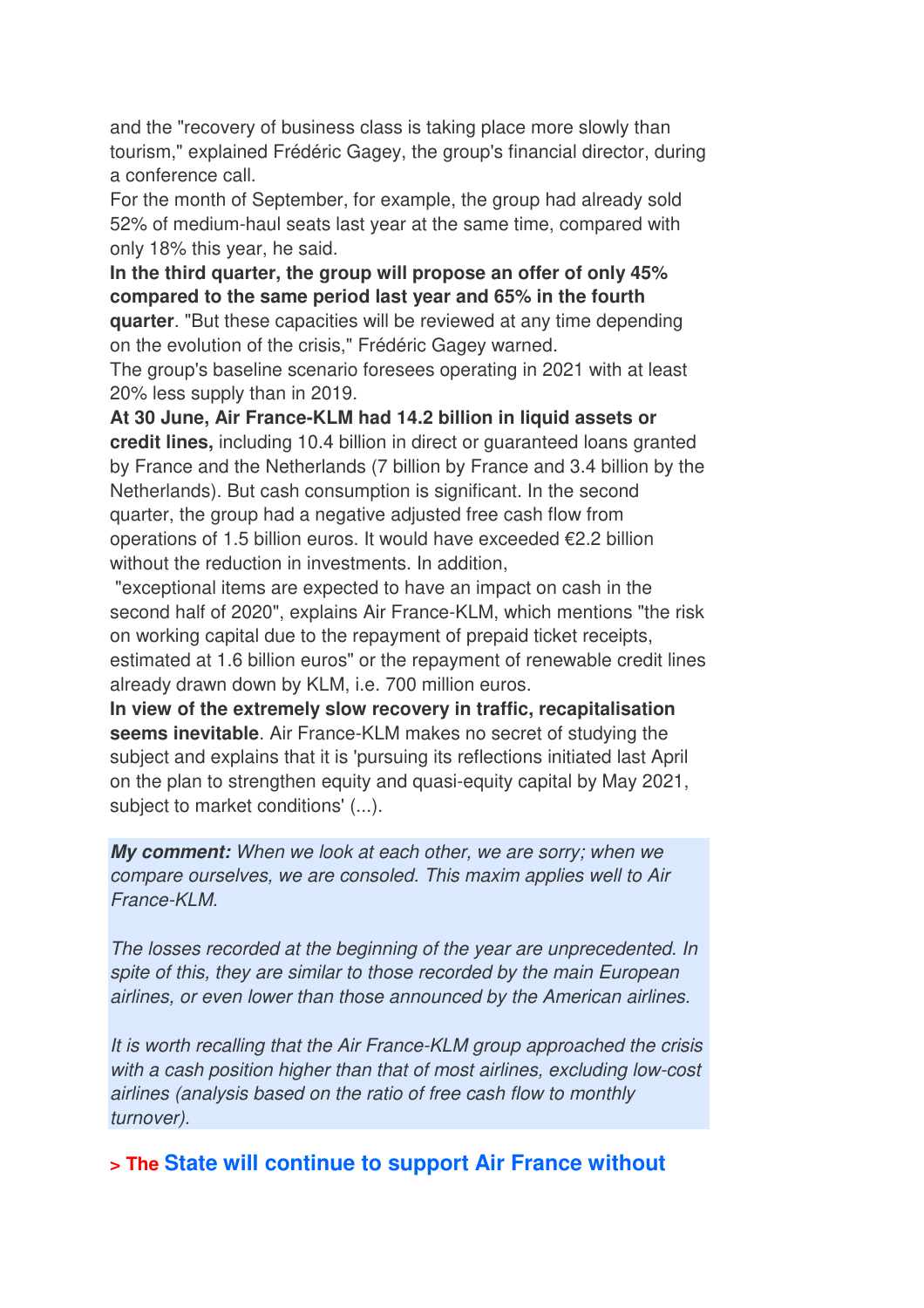## **"any ambiguity", according to Pannier-Runacher**

(source AFP) July 31 - **The French state will continue to support Air France without "any ambiguity", not ruling out a capital increase if necessary,** Industry Minister Agnès Pannier-Runacher said Friday, in the wake of a massive loss announced by the airline.

"There is no ambiguity, the State will be there because we believe that having a national airline is an important element of our sovereignty," the minister said on LCL.

"Yes, we must keep a national airline," Economy Minister Bruno Le Maire also said on CNews (...).

**Asked about a possible renationalisation of the company, the minister Mrs Pannier-Runacher judged that this was "not the subject".** 

 "The subject is to know how Air France is bouncing back, and if we have to go back to capital, we will do so. We're not ruling it out, but it's not the subject of the moment," she said (...).

"I estimate that with the 7 billion euros that have been granted, Air France can see it coming by the end of the year. But if at some point, because air traffic does not resume and the economic situation remains difficult, Air France will be able to count on the support of the State", the Minister of the Economy assured the Minister of the Economy. France and the Netherlands each own 14% of the Franco-Dutch group that the airline Air France forms with KLM (...).

#### **> Air France: "If this nationalization takes place, it would only be temporary."**

Marc Ivaldi, a researcher at Ehess and president of the International Association of Transport Economists, deciphers the worrying situation in the airline sector, and discusses his doubts about a potential renationalisation of Air France-KLM and the uncertain future of low-cost airlines.

#### **Is the nationalization of Air France-KLM inevitable?** If so, will it be definitive?

#### **I would be very surprised if the European Commission validated it**.

There are two stages in nationalisation. Firstly, the shareholders' shares must be bought back, and then an additional sum must be injected to increase the company's capital. This would pose a problem for the Directorate-General for Competition, because, unlike the 7 billion loan that the State has just made to the French company, this would involve direct intervention in the capital over a long period. At French level, this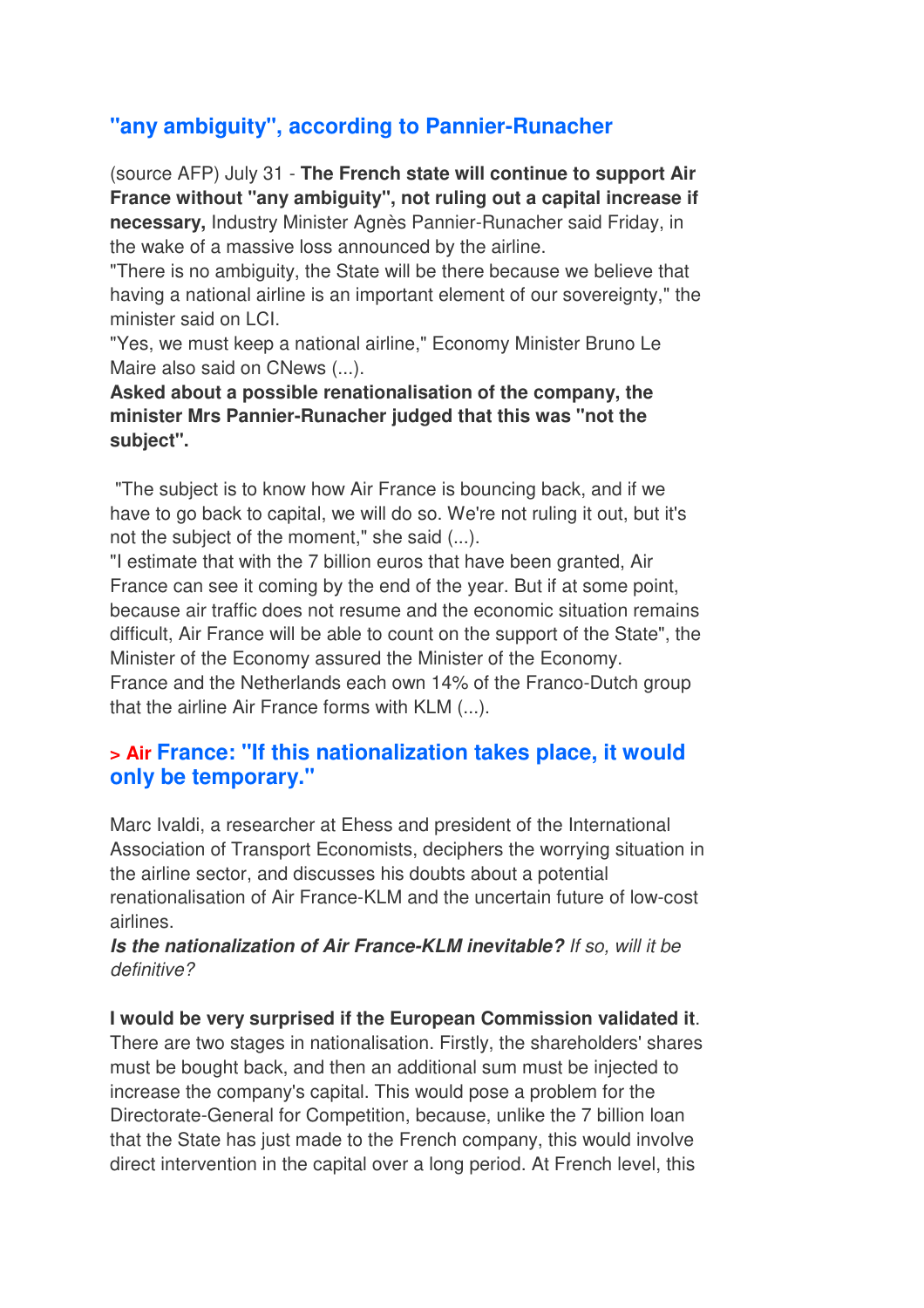would perhaps be acceptable, but at European level, it is clear that other companies, such as Ryanair, would object. **If, however, this nationalisation were to take place, it would only be temporary; it is** not the role of the State to manage commercial companies of this type. I believe that we are moving more towards restructuring the aviation sector in Europe, with mergers between companies, for example. At this stage, the only lasting solution to the crisis affecting the aviation sector is a cure for the virus.

Do you think a return to normal before 2024 is possible for low-cost airlines?

 A number of so-called low-cost airlines have significant financial reserves. This is the case in particular of Ryanair, which can still afford to have a certain flexibility on prices despite the drop in its revenues. This proves that they have not completely exhausted their stocks. But this is not a bottomless pit. **If the health situation does not improve rapidly in Europe, it is possible that even the large low-cost companies will be in difficulty in the medium and long term.**  Smaller airlines will suffer seriously from the fallout of the epidemic before then, as early as September, because they cannot afford to raise prices at the risk of losing customers. In a way, we can see this with Air France's Hop! sector, which is already planning to cut more than a thousand jobs. The State is helping companies for the moment, but the concern is that it too will not be able to do so indefinitely. In this transport slump, is the air industry going to pull through?

 The government is spending money on thermal retrofits, on economic stimulus, but no matter how **much money is allocated to the airline industry,** people have to get on the plane. In the meantime, the **role of the executive is to keep their heads above water, maintain salaries, maintain investment plans**. How long, I don't know.

#### Are growing environmental demands threatening the future of airlines?

 CO2 emissions from aviation account for less than 2% of greenhouse gas emissions. And yet the public authorities are making it the leading polluting activity. The Citizens' Climate Convention advocates the abolition of domestic flights when there is a low-carbon alternative that lasts less than four hours by 2025. I believe that this is a decoy, that we are on the wrong target, since the car contributes more to global warming by releasing more greenhouse gases. If the proposal is indeed adopted by the government, not only will CO2 emissions hardly go down, but above all the low-cost airlines will not be able to resist it. And in the end, it is the railways and railway companies like the SNCF that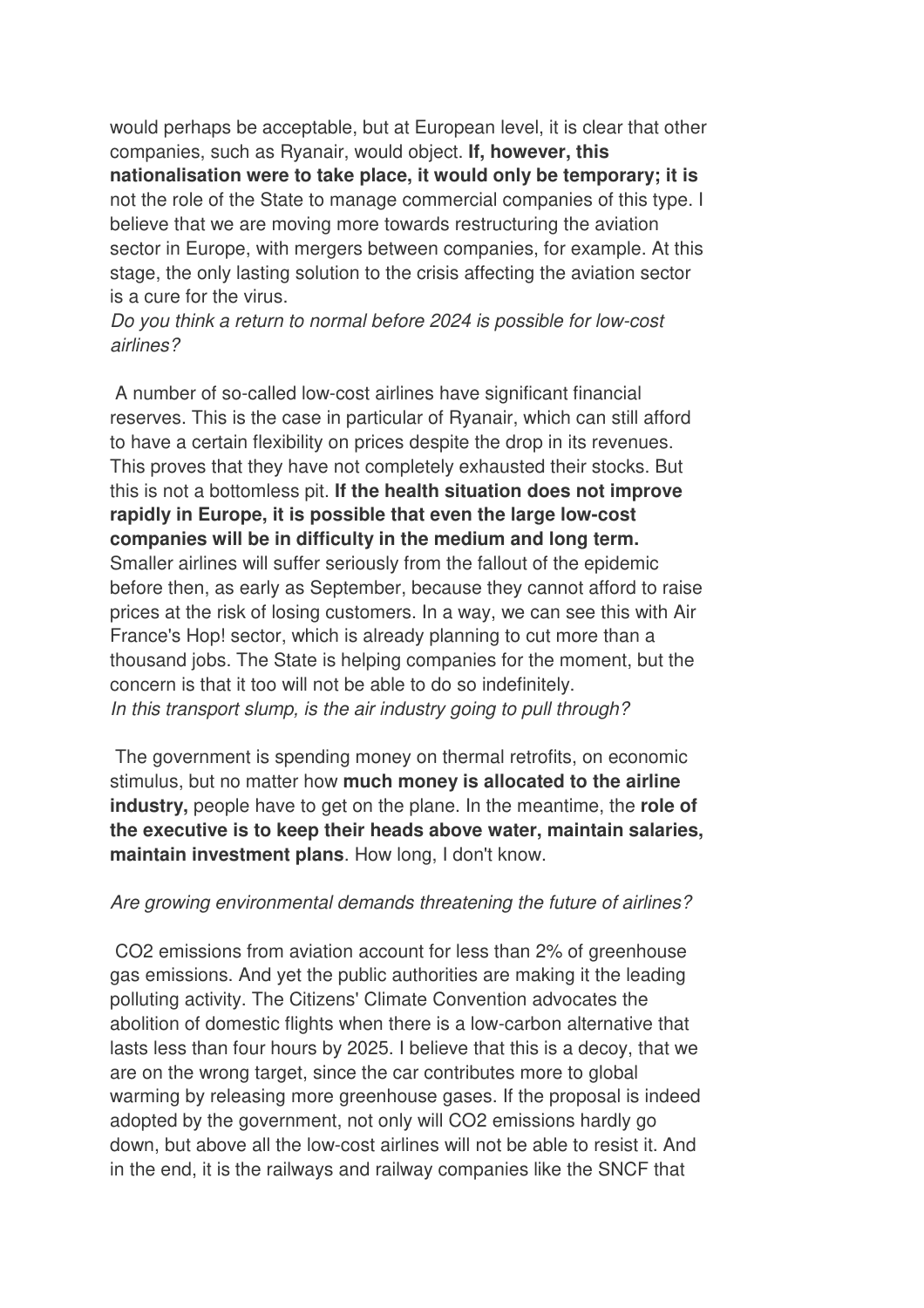will benefit. They will have plenty of time to make their TGV fares explode thanks to the almost total absence of competition.

**My comment:** The prospect of a capital increase for Air France-KLM is nothing new.

As early as 24 April, the group indicated, in the press release announcing the financial support of the French State, that "the Board of Directors of the Air France-KLM group will consider carrying out an operation to strengthen its equity capital which could take place at the latest at the end of the meeting approving the accounts for the financial year 2020", i.e. before May 2021.

On 26 June, on the occasion of the announcement of the Dutch government's support plan, Dutch Finance Minister Hoekstra mentioned the possibility "that more money will be paid to the parent company Air France-KLM this autumn".

Other airlines have already done so: Singapore Airlines has announced that it has raised €9 billion from its existing investors, Lufthansa has obtained €6 billion from the German government through a capital increase.

It is still too early to comment on the advisability of such a transaction. Everything will depend on the level of business recovery in the coming months.

#### **> Kleiner en goedkoper: KLM worstelt met toekomstbestendig personeelsbestand (Smaller and cheaper: KLM fights with a future-proof workforce)**

(source Het Financieele Dagblad, translated with Deepl) 31 July - Fewer pilots, fewer hostesses, fewer ground staff: **KLM adapts its workforce to the new reality and cuts 1500 additional positions. A total of 4,500 to 5,000 of the 33,000 employees will leave in the coming years.** For the time being, this should be enough to compensate for the significant losses caused by the post-crisis period, but there are no guarantees.

On Thursday, Air France-KLM presented blood-red half-yearly figures: in the second quarter, passenger numbers were down 95.6% on last year. KLM's total headcount is therefore expected to fall by some 7% to 28,000 in the coming years (...).

**In addition to the reorganization, KLM and the unions will negotiate the employee contribution from mid-August. At the beginning of**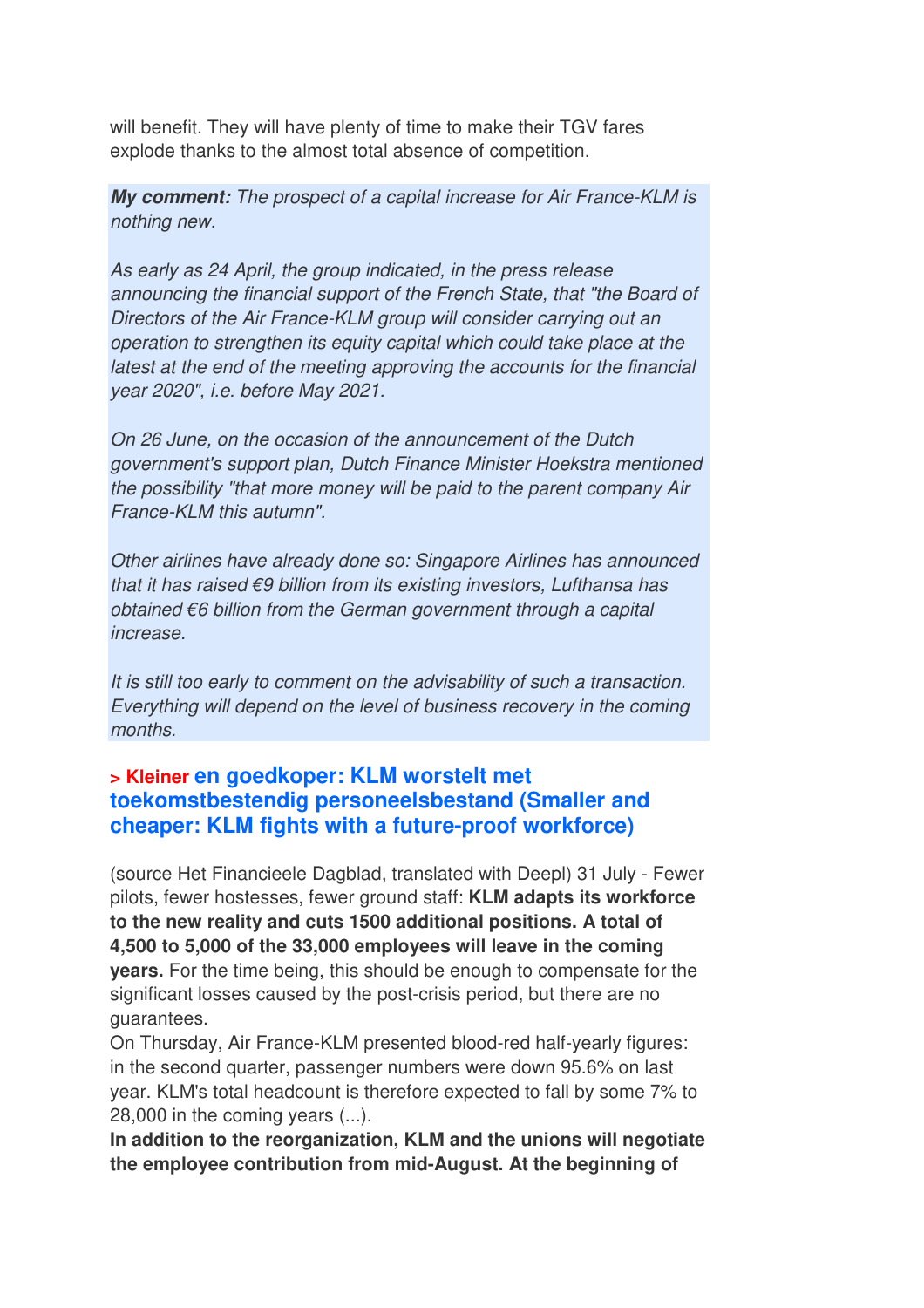#### **October, the company is to present a plan to reduce costs by 15 %. Only then will KLM be able to claim the EUR 3.4 billion support package from the Dutch government.**

 This reduction must come from the staff, among others (...). KLM wants employees with an income of 36,500 euros or more to accept salary reductions. The pilots are not opposed to adjustments in terms of employment conditions, but are opposed to substantial government interference in the case (...).

**One of the main uncertainties for Air France-KLM is whether business customers will return**. The planes are now mainly filled with holidaymakers and family visitors, passengers who will no longer be travelling in the autumn. It will have to be seen whether business people will return.

Frédéric Gagey, managing director of the Air France-KLM holding company, thinks so: "Companies and people always want to see their customers again, technicians will be sent again to solve problems or check the functioning of factories after the crisis," he said Friday in an explanation. Nevertheless, the recovery will be slow.

**Customer behaviour is clouding the vision of the future**. As they do not know how travel restrictions will develop, customers are postponing their reservations as long as possible. Air France-KLM is trying to overcome this situation by offering flexible re-booking arrangements, but as long as too few passengers are reassured by this measure, the group will not know what future demand will be.

The French subsidiary Air France has to cut some 7,500 jobs, but it is being helped by the age pyramid. Over the next two years, 3,500 employees will leave due to natural attrition. At KLM, only 10% of the reduction will be achieved through natural attrition. As a result, KLM will have to make a proportionally larger contribution, even though almost 2,000 KLM employees have made use of the voluntary redundancy scheme (...).

#### **> Another 4000 runways away from KLM (4000 autres postes supprimés chez KLM)**

(source Het Financieele Dagblad, translated with Deepl) 30 July - (...) **The reorganisation announced Friday by KLM will cost 2000 temporary and 4000 permanent posts**. The temporary posts have already been abolished and 2400 KLM employees have joined a voluntary departure programme. As a result, some 1500 to 2000 people will still have to leave. KLM employs 27,000 full-time staff (...). In total, 14,000 jobs will be lost throughout the Group. **Earlier, Air**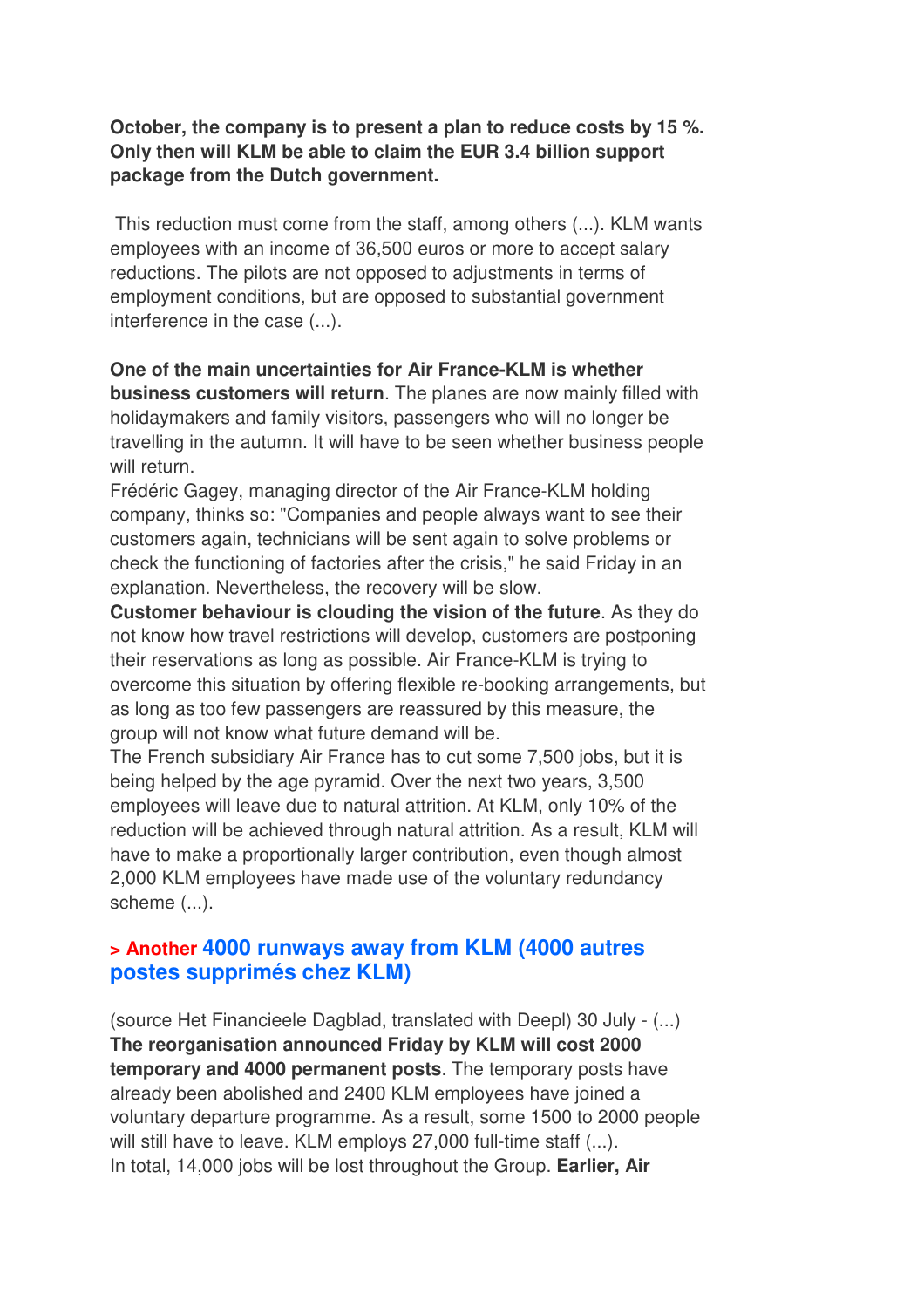**France has already announced that 8,000 jobs will be lost,** but this is being done on a voluntary basis. In addition, **staff will not have to lower their salaries, which is currently a hot topic among KLM employees.** Minister Hoekstra (Finance) wants KLM employees to give up 20% of their salaries (...).

**My comment:** It is understandable that it is difficult for KLM unions to negotiate salary cuts.

That said, the comparison with Air France made by the author of the article is erroneous. There are many salary cuts for all categories of Air France staff.

The remuneration of Air France flight crews (pilots and cabin crew) is made up of a fixed part and a variable part depending on the number of hours flown. The current drop in activity has led to a reduction in their income of almost 20%.

Air France ground staff are mostly in partial employment. This scheme allows the employee to be compensated up to 84% of the net salary, but he has to reduce his working time.

KLM, on the other hand, receives aid from the Dutch State. The Dutch State pays 58.5% of the salaries, with KLM paying the remainder. KLM employees therefore receive their full salary, but they must continue to work as long as possible.

#### **> Some 300 employees angry in front of the HOP! headquarters in Nantes**

(source AFP) 30 July - Between **220 people,** according to the police, and 300 according to the CGT, **exploded in anger on Thursday morning outside the headquarters of** Air France's regional subsidiary, **Hop! in** Nantes, to say no to job cuts and the "death of the company," an AFP journalist said.

This first "national gathering" brought together employees from all over France, and in particular from Morlaix and Lille, where the sites are under threat (...). **"We would like to have recourse to long-term unemployment to see how air traffic will develop in two years' time, and to work with the social partners to rebuild Hop,**

" said CFDT union delegate Etienne Guenat (...). The trade unionist expects "an arm wrestling over the number of job cuts that are being contested".

According to documents circulated before the CSE, 1,019 full-time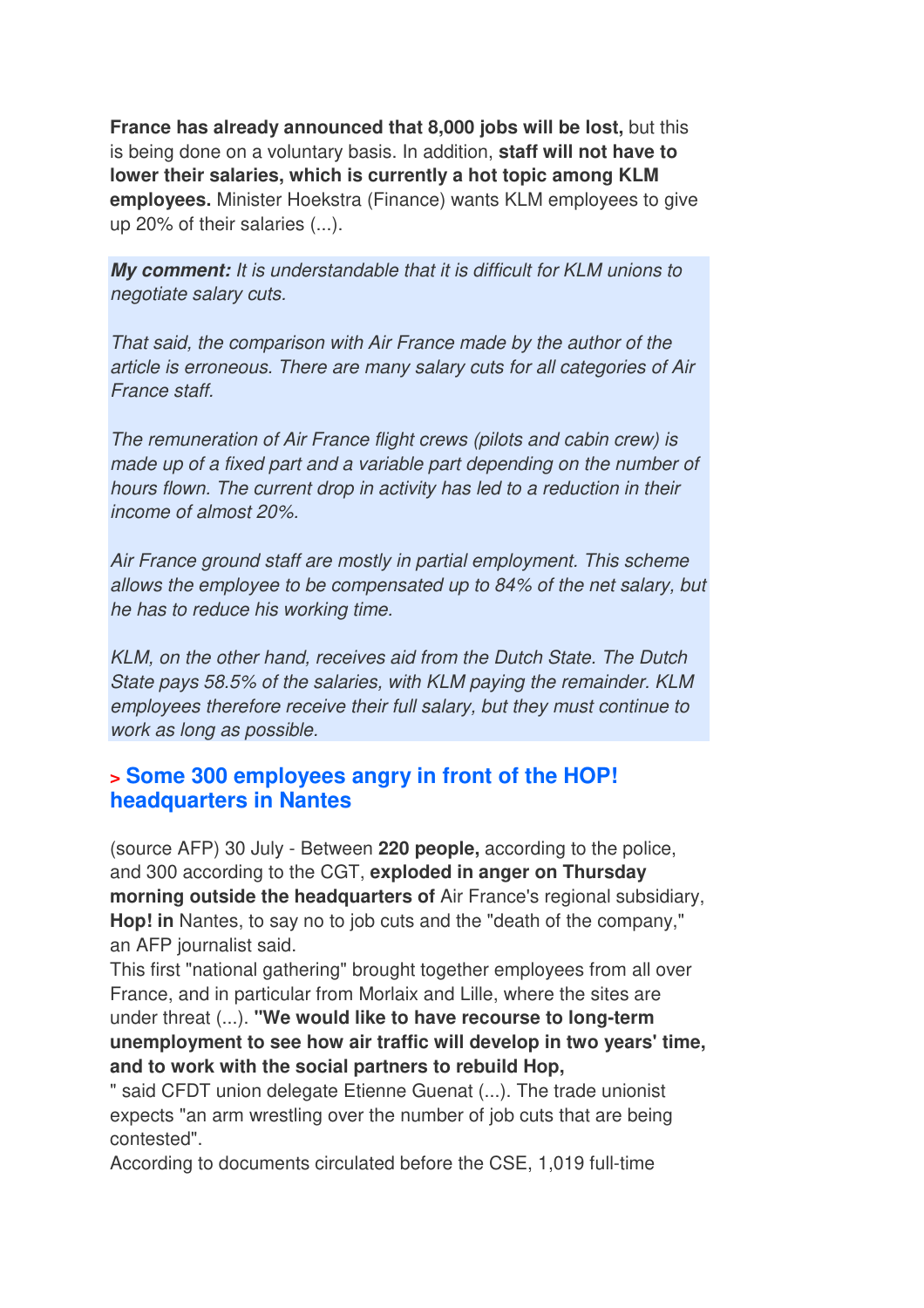equivalent job cuts would be envisaged: out of 2,421 jobs, only 1,402 would remain by 2022 (...).

"**We are promised jobs at Air France, but Air France is doing very badly**. We are very, very scared," **flight attendant Pauline Polonceau-Duchene told AFP. She fears that if the airline is reclassified, it will be "starting from scratch" despite 13 years of seniority** (...).

**My comment:** The level of job cuts envisaged for HOP! (almost one in two positions) is considerable. Moreover, the planned closures of establishments (Morlaix for example) concern regions where it is very difficult to find a similar job.

For HOP! employees, the downsizing plan is a source of concern and stress, as they do not imagine that the job cuts will only be voluntary.

#### **> Clermont-Ferrand: flights to Orly should resume in mid-September.**

(source France Bleu) July 30 - (...) The **Clermont/Orly** line **will resume service with Amelia/Regourd** (...). The first planes are expected in mid-September, with one flight in the morning and one in the evening. Why Regourd?

There were two candidates in the balance: Chalair and Regourd. Chalair had an advantage, being able to start very quickly. But the Regourd group soon appeared to be financially stronger. Wherever the group operates - as in Aurillac, Castres or Lorient- it is very well perceived (...). Finally, a strong argument, it will locate its aircraft in Clermont-Ferrand and provide work to the maintenance workshop in Hop! in great difficulty  $(\ldots).$ 

**For the Clermont-Ferrand Chamber of Commerce and Industry, and for local companies, this is a relief** (...). Rallying Orly is important for those who want to go to the centre of Paris, but also for those who want to come to us (...). When we're negotiating (...) the installation of a company, it's obvious that it's looking at the means of communication because its whole life won't be spent here". (...).

**My comment:** Regourd is taking over half of the rotations previously made by Air France between Clermont and Orly: one return flight in the morning and another in the evening.

Accustomed to working with the national airline, she obtained that Air France conceded her the four slots associated with these flights to Orly.

## **> Ryanair, that's strong!**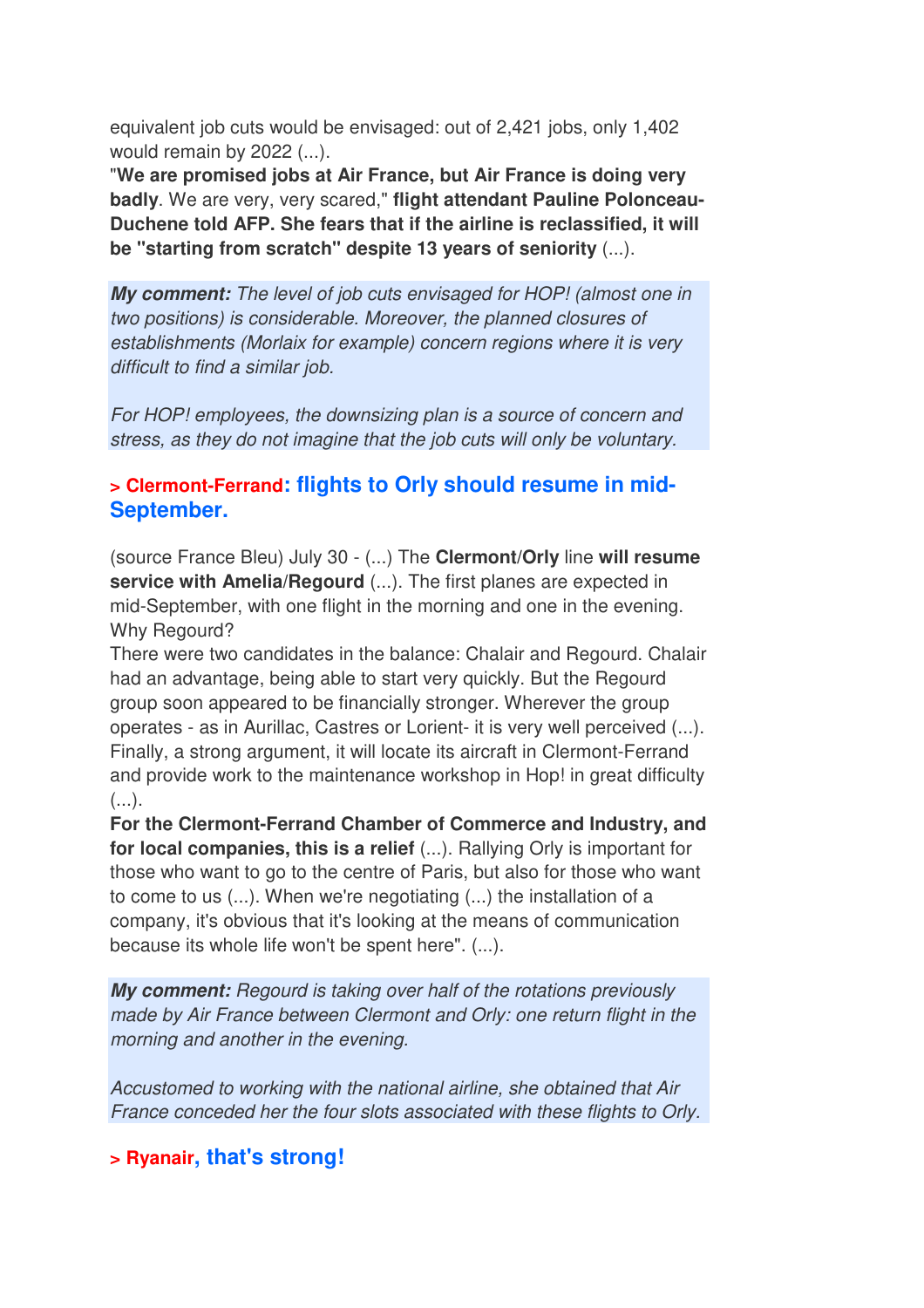(source La Tribune) 27 July - During **these three months in which 99% of its fleet was grounded, Ryanair recorded a fall of more than 2 billion euros in its turnover,** from 2.3 billion euros last year to 125 million euros this year, a drop of 95%. **But the net result "only" fell by "only" around 430 million euros,** from a profit of 243 million euros last year to a loss of 185 million euros this year. **This performance is the consequence of an 85% reduction in costs achieved at lightning speed (job cuts, closure of airport bases, salary cuts, etc.**), which will continue over the coming weeks.

As a result, Ryanair has limited the scrap in terms of cash consumption. And, with the postponement of certain investments and a loan of 600 million pounds obtained from the Bank of England (658 million euros), the company has a high level of cash of 3.9 billion euros, slightly higher than last year (...).

For the whole of its financial year, which will end at the end of March 2021, Ryanair intends to carry only 60 million passengers, compared with 149 million last year, provided that there is no second wave. Despite this great plunge, the group nevertheless intends to take advantage of the crisis to gain market share (...).

**My comment:** How has Ryanair been able to limit so much financial breakage?

This is due to its model of outsourcing personnel costs. An example: the vast majority of pilots have "zero euro, zero flight hour" contracts. As a result, they are not paid when they do not fly.

Financial breakage is avoided, not social breakage.

## **> China: unlimited packages to boost air traffic**

(source AFP) July 28 - China's biggest airline, **China Southern, became on Tuesday the latest in China to launch unlimited flight packages in** an attempt to revive a sector heavily hit by the Covid-19  $(\ldots).$ 

Since Tuesday, China Southern offers a package at 3699 yuan (450 euros) allowing unlimited travel on domestic flights between late August and early January.

At least eight airlines in China have launched similar offers in recent weeks in an attempt to attract travellers who are still reluctant to travel at a time when small outbreaks of infection have been reported in various parts of the country.

**China Eastern, the second largest airline in terms of passenger**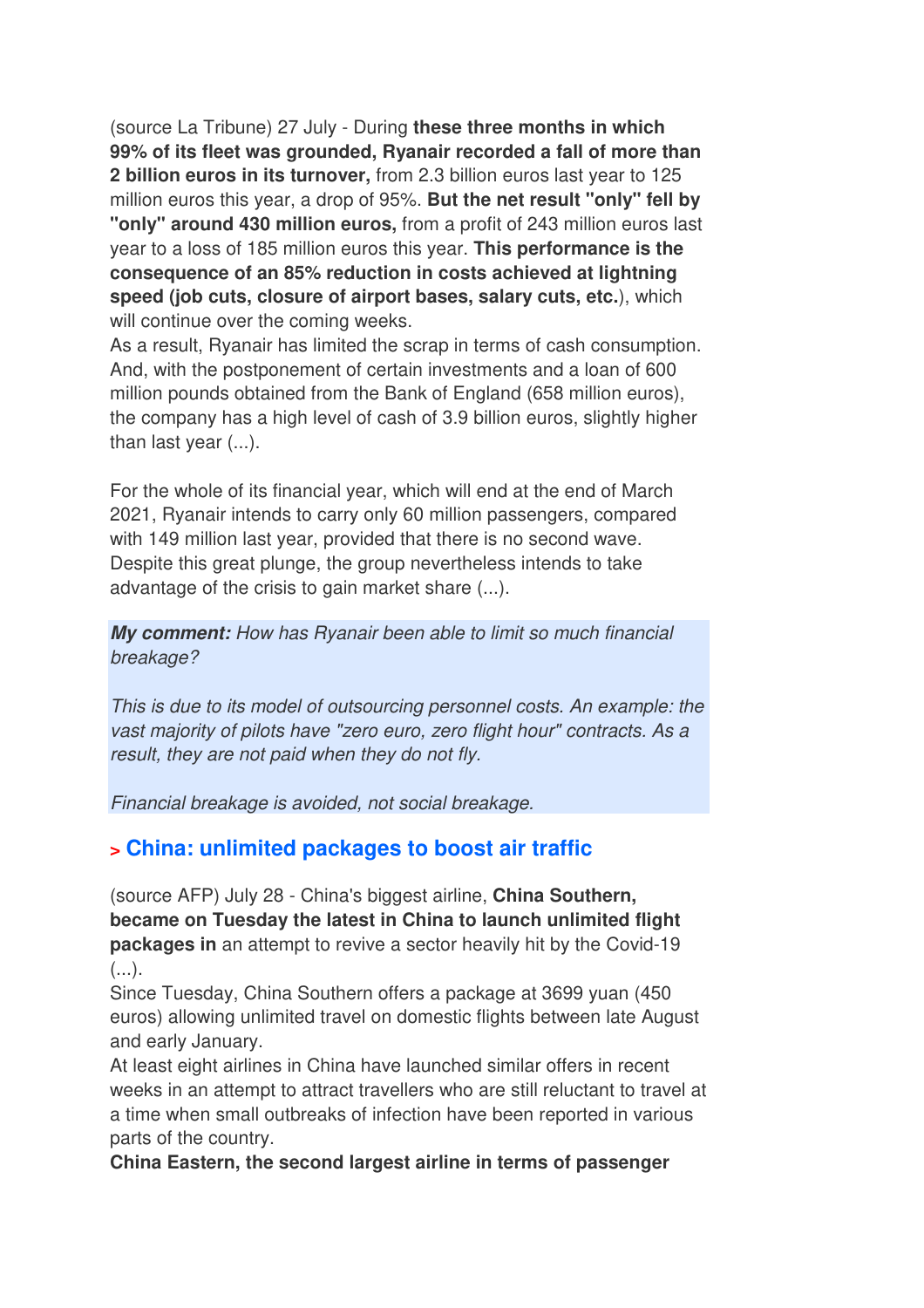#### **numbers, offers unlimited domestic flights at weekends** (...).

**My comment:** The health crisis is still not sparing China.

Like airlines in Europe, Chinese airlines are trying to revive business by offering flights on most domestic routes but they are unable to fill their planes.

#### **> IAG: net loss of €3.8 billion in the first half and fund raising**

(source AFP) July 31 - The airline group **IAG on Friday published a net loss of 3.8 billion euros for the first half of the year and** intends to raise funds to deal with the air transport crisis resulting from the (...) Its turnover has halved to 5.3 billion euros in the first six months of the year (...).

#### **This unprecedented crisis is pushing the group to restructure in depth, with the already announced reduction of 12,000 jobs at British Airways**.

IAG estimates that it will be necessary to wait until at least 2023 for demand to return to its 2019 levels (...).

The group is also seeking to re-discuss the terms of the planned acquisition of the Spanish airline Air Europa, announced at the end of 2019 for €1 billion.

**IAG is also obliged to strengthen its finances, hence its plan unveiled on Friday to increase its capital by 2.75 billion euros, which will have to be approved by the shareholders at a general meeting on 8 September.** 

#### **Qatar Airways, its main shareholder with 25.1% of the capital, has already committed to participate in the operation, IAG said.**

 In recent weeks, the group had already obtained a £300 million loan from the public authorities in the United Kingdom and has extended its commercial partnership with credit card issuer American Express, which will enable it to receive £750 million.

**My comment:** After Lufthansa, which received a capital injection of 6 billion euros from the German government in early June, it is now the turn of British Airways to attempt a capital increase.

#### **> Singapore Airlines records record loss between April and June**

(source AFP) July 30 - **Singapore Airlines posted a record loss of**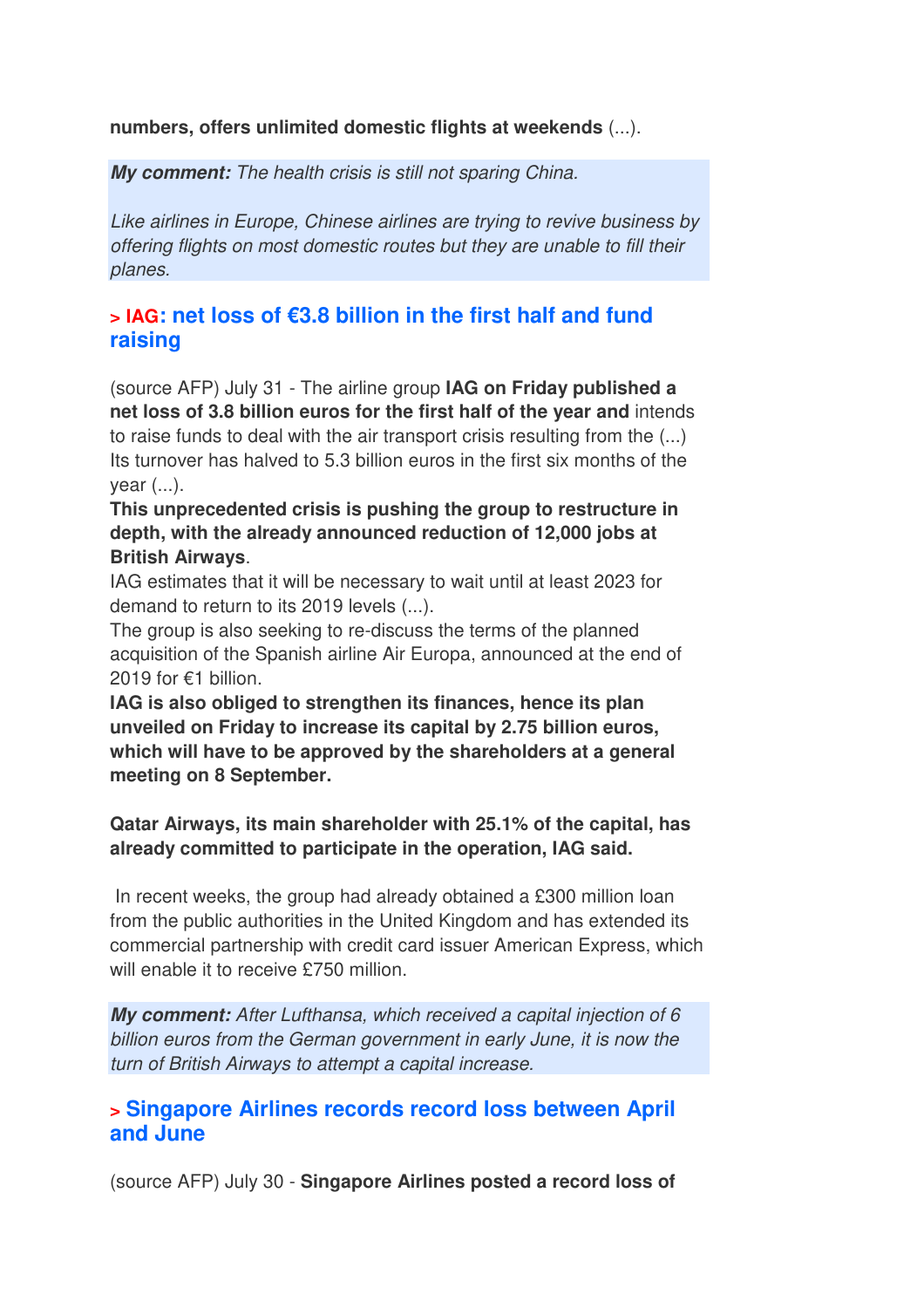**693 million euros in the first quarter of its postponed 2020-2021**

(...). The airline has cancelled 96% of the routes usually offered to passengers over the period (...).

To face its financial difficulties, **Singapore Airlines said it has raised €6.8 billion in capital raising** (...).

**My comment:** The amount of financing obtained by Singapore Airlines is one of the largest among those obtained by airlines since the beginning of the health crisis.

#### **> Safran anticipates a 35% drop in sales for the year, but posts solid targets for the second half of the year**

(source AFP) 30 July - **The Safran group is forecasting a drop in its adjusted turnover of "around 35%" in 2020,** but is counting on its adaptation plan, which avoids redundancies in France, to overcome the crisis caused by the Covid-19 (...).

In the first half of the year, the group suffered a 27.6% drop in sales to €8.8 billion, due to the collapse in air traffic, which is affecting the group's service activities, and to lower production rates for aircraft manufacturers, which is reflected in the drop in deliveries of engines and aeronautical equipment (...).

Based on the assumption of a "gradual recovery in air traffic, which would intensify from September onwards", the Group forecasts a "decline in adjusted revenue of around 35%" by 2020. For the year as a whole, it expects an operating margin of 10% - it was 10.8% in the first half of the year - and a "positive free cash flow in the second half", after having reached  $\epsilon$ 901 million in the first six months of the year  $(...)$ .

**The group, which before the crisis employed 95,000 people and 5,000 temporary workers, reduced its workforce abroad by a quarter** (-13,000 people) (...).

**In France, where Safran had 45,000 employees and 3,000 temporary workers before the crisis, the group has signed an "activity transformation agreement" with the trade unions,** which should enable it to "get through the next 12 to 18 months of crisis while preserving the skills and competitiveness of its French activities" and **avoiding redundancies**. The group plans to hire 300 to 400 young people.

**This plan includes a long-term partial activity plan (APLD), which will enable it to "keep 5,000 to 6,000 people",** according to Mr. Petitcolin, retirement incentives for 3,000 people and wage restraint measures.

The innovation component of the French government's aeronautics support plan "should make it possible to save at least 1,000 jobs" in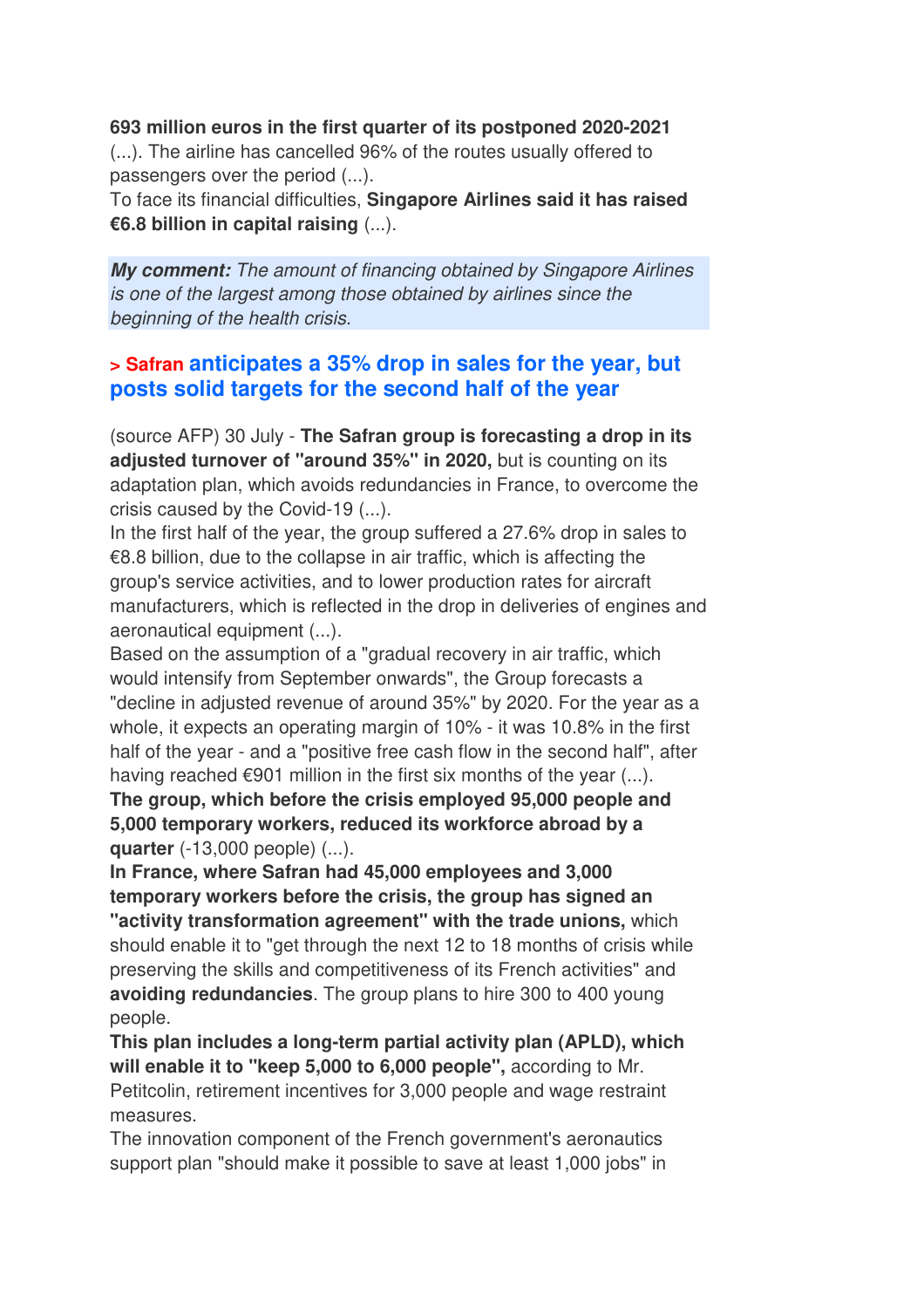research and development activities, according to the Safran boss. The "ambitious" objective, he acknowledged, is to develop a carbon-neutral aircraft by 2035 (...).

Safran has delivered 450 LEAP engines, which power all Boeing 737 MAX and more than half of the Airbus A320. This is almost half as many as a year earlier, and the group expects to deliver only "around 800" over the year, compared with 1,736 last year (...).

**My comment:** Between the health crisis and the B737 Max crisis, it's a double whammy for the Safran group. However, redundancies have been avoided by using the new long-term partial activity scheme (APLD).

#### **> Airbus announces a net loss of 1.9 billion euros in the first half of the year but says it is ready to weather the crisis**

(source AFP) 30 July - The collapse in air traffic plunged **Airbus** into the red in the first half of the year, reflecting the halving of its aircraft deliveries, but the aircraft manufacturer now believes it is in fighting order to get through the crisis caused by the coronavirus.

The European aircraft manufacturer **suffered a net loss of €1.9 billion in the first six months of the year, similar to the** \$2.4 billion loss of its American rival Boeing, which is mired in the 737 MAX crisis but can rely more heavily on its defence activities (...).

**Airbus, which booked 298 net orders in the first half of the year, delivered 196 aircraft over the period**. Airlines, brought to their knees by the collapse in traffic, are trying to postpone their deliveries or are unable to receive them because of border closures (...).

**This had an impact on sales**: at 18.5 billion euros, **they fell** by 39% over the first half of the year, and by **48% for the Commercial Aircraft Division alone, to 12.5 billion euros** (...).

**In order to adapt to a recovery in air traffic, which is not expected to return to its 2019 level until 2023-2025, the aircraft manufacturer has reduced its production rates by 40% compared to its pre-crisis forecasts,** with 40 Airbus A320s produced per month (compared to 60 in 2019), 4 A220s and 2 A330s. However, the aircraft manufacturer is making "a small adjustment to the production rate of the A350 from 6 to 5 aircraft per month". Airbus was producing 9 to 10 long-haul A350s per month before the crisis, which enabled it to break even on this programme.

And despite the call by local officials on Wednesday to maintain the project to open a new assembly line for the A321 in Toulouse, Airbus is maintaining the project on hold.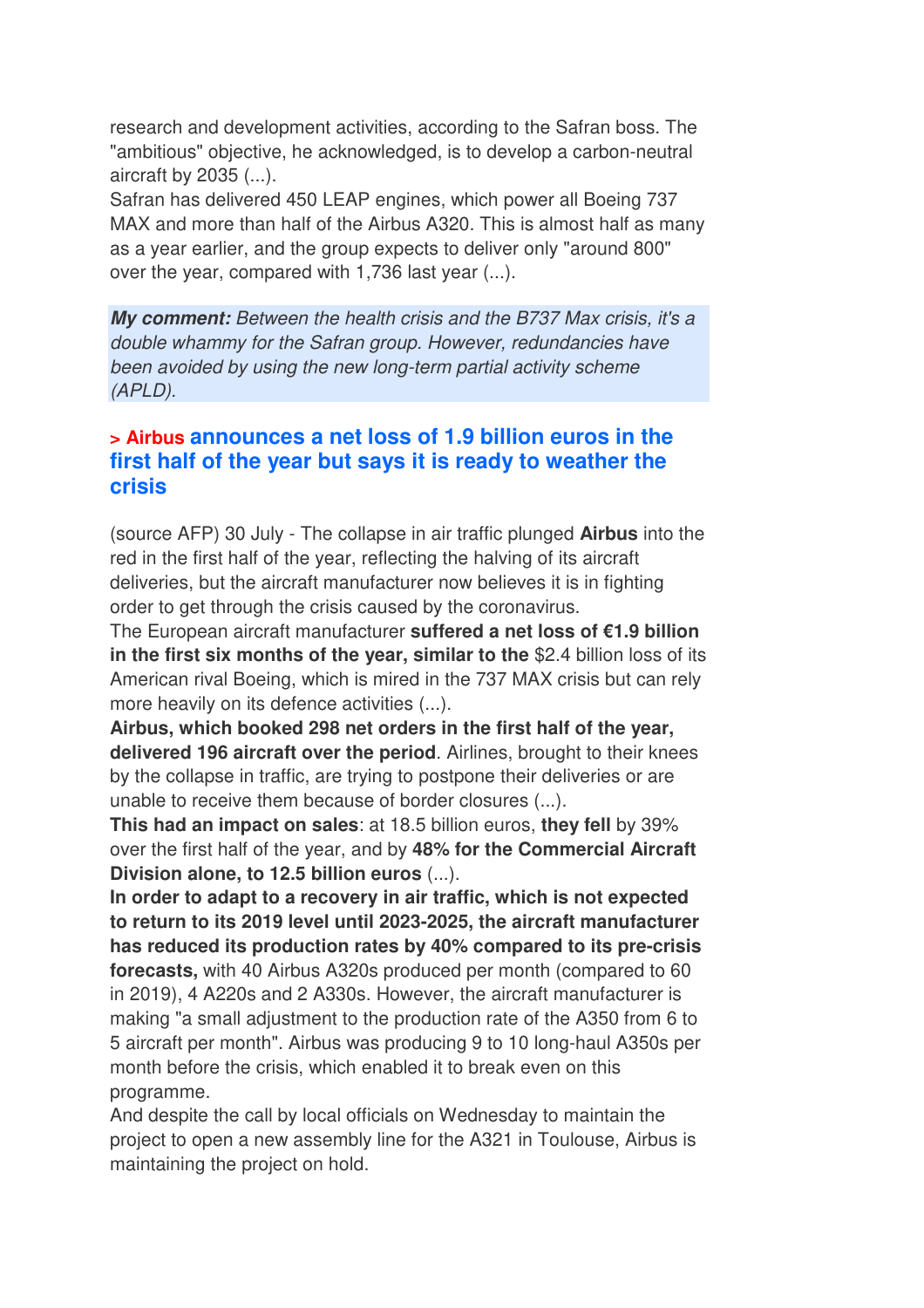"We cannot invest in a new production facility when (...) we don't have the activity to fill it," the aircraft manufacturer (...) justifies (...).

#### **> ADP will "adapt in depth the redevelopment project of Roissy-Charles de Gaulle airport"**

(source La Tribune) July 29 - Hit hard by the crisis in air transport, **ADP is reducing its costs. In addition to wanting to reduce its current expenses by 550 million euros in 2020, the airport infrastructure manager, notably in Paris, wants to reduce its payroll to return to a positive net result as early as 2021**.

Rather than massively cutting jobs, the group intends to give priority to "reasonable and sufficient" salary cuts, according to its CEO Augustin de Romanet, for whom "there is no question of unbalancing the family budgets" of the employees, of whom there are 6,300 in the group (...). **Negotiations with the trade unions will be spread out from the end of August to the end of September to sign several agreements: one on long-term partial activity (APLD), a collective performance agreement (APC) which generally involves a reduction in salary or an increase in working time, and a collective bargaining agreement (RCC).** 

Savings will also be achieved through lower investments (...).

At Roissy-Charles de Gaulle, ADP will carry out an "adaptation" of the airport redevelopment project, which essentially involved the construction of Terminal 4 with a capacity of 40 million passengers per year.

"The environmental authorisation for the Paris CDG airport redevelopment project was due to be the subject of a public enquiry in November 2020. The ADP Group has decided to carry out an adaptation of the project in order to draw the health consequences and in terms of traffic forecasts from the current crisis, prepare for the arrival of the hydrogen aircraft and respond to the recommendations of the environmental authority. The aim of this work will be to create the conditions for a public enquiry into the project thus thoroughly adapted", explains ADP in a press release (...).

**My comment:** Like Safran, Airbus is going to negotiate a long-term partial activity agreement (APLD) to reduce the number of job cuts.

This arrangement has just been the subject of a decree. It could be used by Air France if it is compatible with the voluntary departure plan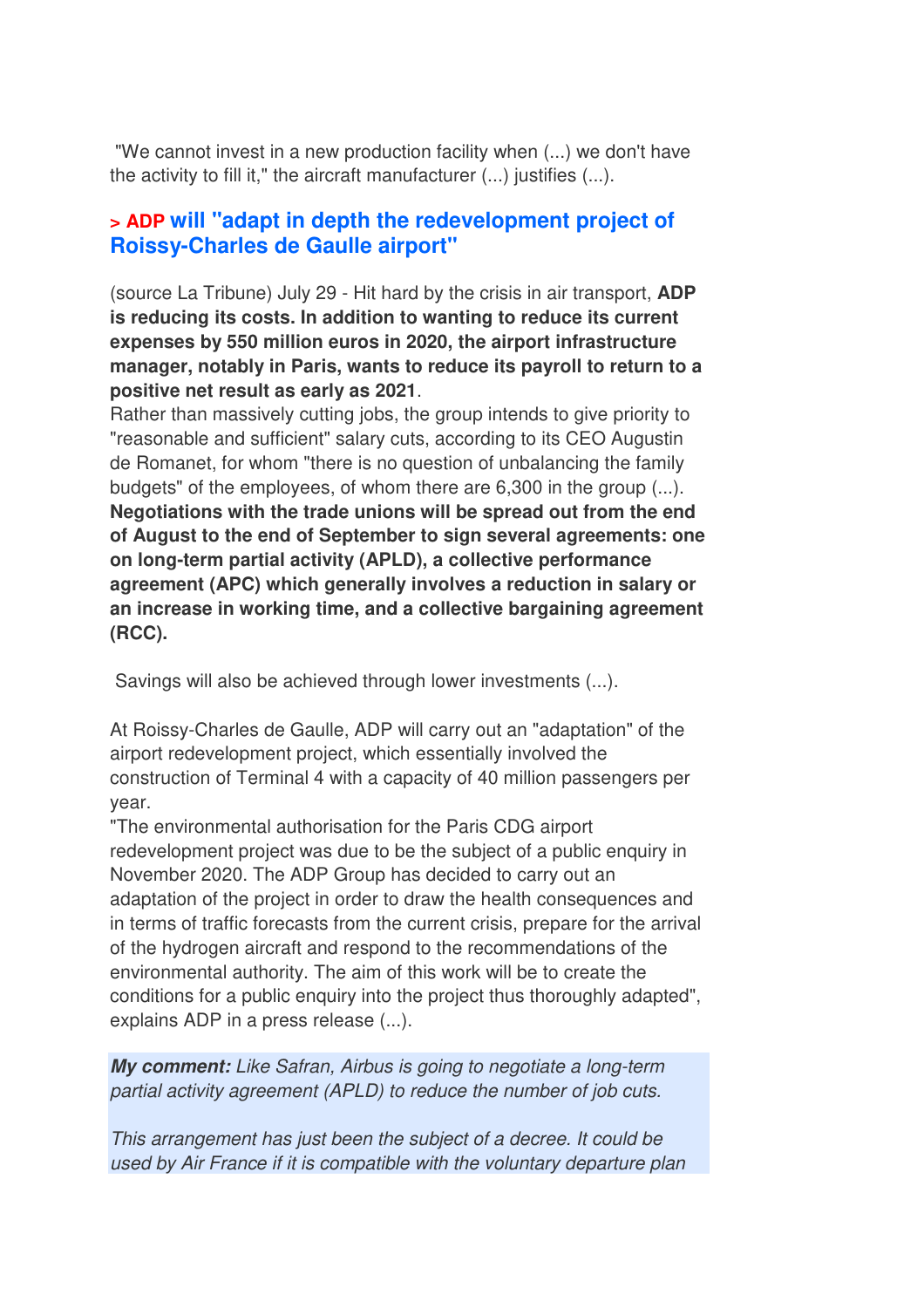(PDV) which has just been proposed to the company's ground staff.

# **> IT: Europe is worried about its American "cloud".**

(source AFP) 2 August - Sitting on a gigantic mine of data, this "gold of the 21st century", is Europe in danger of losing control of it completely by relying on the services of American IT giants? This is what experts and governments fear.

**There has** recently been a **succession of major cloud' contracts signed between major European groups or institutions and** 

**American IT giants**: **Google Cloud with** Renault and Orange, Deutsche Bank or **Lufthansa,** Amazon Web Services with Volkswagen, Microsoft with the French Ministry of Health for French research data...

"Cloud" or "cloud": this term refers to various services that make it possible to obtain computer resources online - storage and calculation without having to have your own computer equipment, which is expensive to maintain and renew (...). **"Most European data is stored outside Europe** or, if stored in Europe, on servers belonging to non-European companies", experts and media managers were alarmed in  $mid$ -July  $(...)$ .

**The EU is "losing its influence in the digital sphere, at a time when it has taken on a central role in the continent's economy**", they deplored. At the

 beginning of the month, **a senior French official gave an even more abrupt diagnosis at** a meeting of IT professionals, which AFP attended on condition that the anonymity of the interlocutors be respected. "**We have a huge subject of security and sovereignty around the clouds,**" he explained. **"In many cases it is an easy, even** 

**treacherous, way** for European companies or institutions to "get rid of all that" with non-European players "because it's simpler," he said, without however giving any specific example. "Yet we have very good players in the cloud and data processing."

One of the sources of concern for Europeans comes from the Cloud Act, the US legislation that allows powerful US security agencies to access in certain cases data hosted by US providers, wherever they are in the world (...).

Beyond the integrity of the data itself, it is the ability to exploit and benefit from it that worries many European experts and decision-makers  $(\ldots).$ 

#### **Last June, the German and French governments announced the "Gaia X" project to develop a European offer**.

Rather than seeking to encourage one or more giant companies such as Gafa, capable of offering a multitude of services - storage, computing power, data processing and artificial intelligence tools, encryption and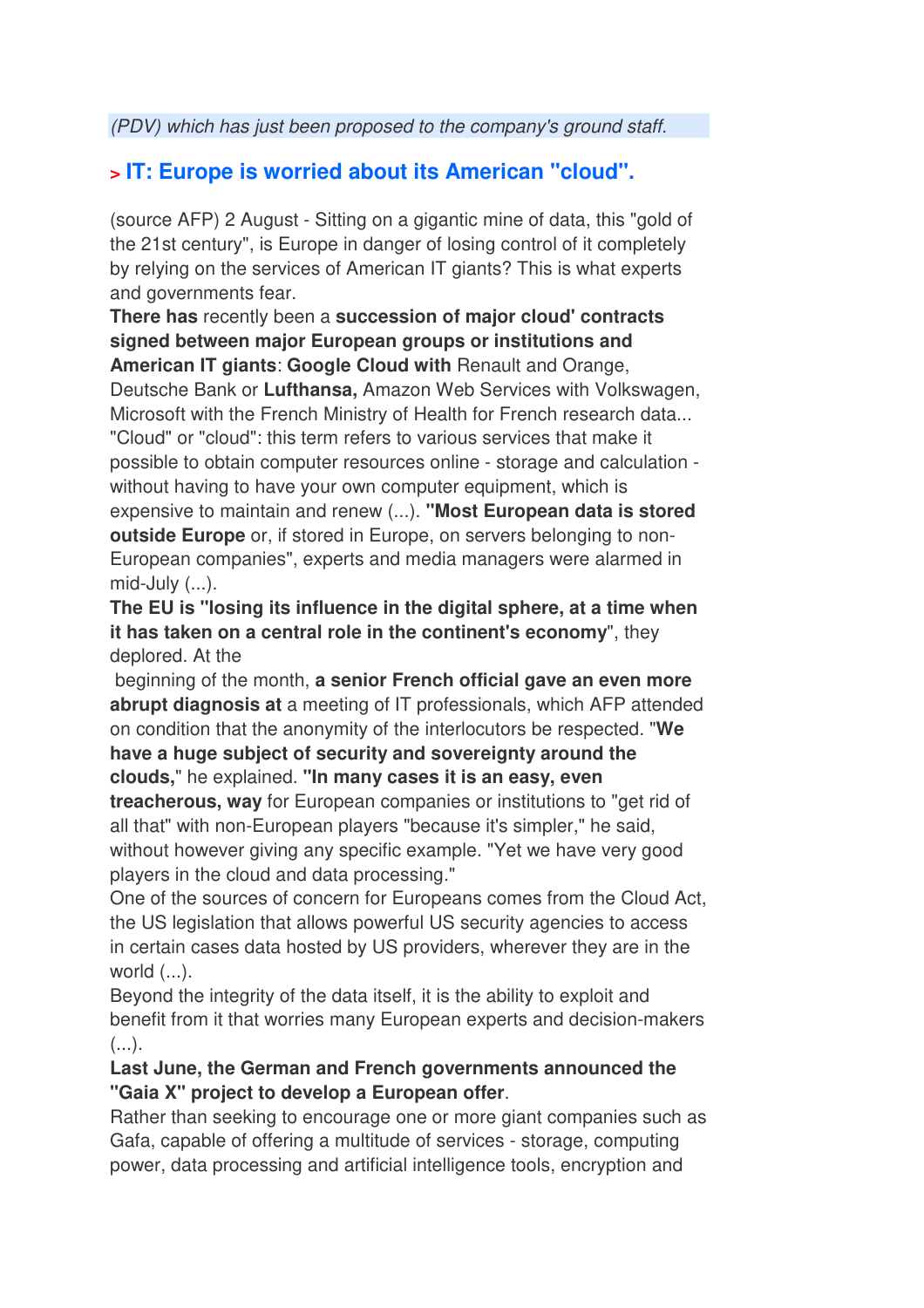security tools - Paris and Berlin want to create a network of European companies operating according to the same norms and standards. A sort of "marketplace" where every potential customer would find everything he needs, without leaving European jurisdiction. And which would operate according to a decentralized logic, perhaps more compatible with the future challenges of industrial data processing and in particular those resulting from connected objects.

**My comment:** What does an article on the cloud (the "cloud" for IT experts) have to do with this?

Airlines are among the companies that have a large volume of data about their customers, in particular through their frequent flyer programmes. This is the case of Air France-KLM with its Flying Blue programme.

According to the experts quoted in this article, airlines have to be very careful in choosing the location of their customer data.

# **Stock Exchange Press Review**

## **> Analysts' recommendations**

(source Investir) August 3 - Air France-KLM: Berenberg lowers its target price from 4.75 to 3.2 euros. Barclays also lowers it from 3.6 to 3.3 euros. HSBC does the same and lowers it from 4.2 to 3.5 euros.

## **> Air France-KLM: 7% drop, analyst forecasts**

(source: CercleFinance) August 3 - Oddo confirmed this morning its neutral value advice and adjusted its price target to 4.2 E versus 4.3 E. **Air France-KLM accelerated the return of its capacity with a new target of a 55% decline in Q3 2020 compared to Q3 2019 (versus - 80% previously announced and -74% at IAG), a 35% decline in Q4 (versus -60% previously and -46% at IAG) before returning to a decline of -20% in 2021 (unchanged and -24% for IAG).** 

The company continues to anticipate a return to a pre-crisis offering not before 2024 (compared to 2023 for IAG for example). It anticipates a still negative EBITDA in H2 2020 (but at first glance on a smaller scale than in H1)' indicates Oddo.

We are expecting an adjusted FCF (free cash flow) of -4.7bn, which brings net debt to 7.1bn (10.1bn without retaining the shareholder loan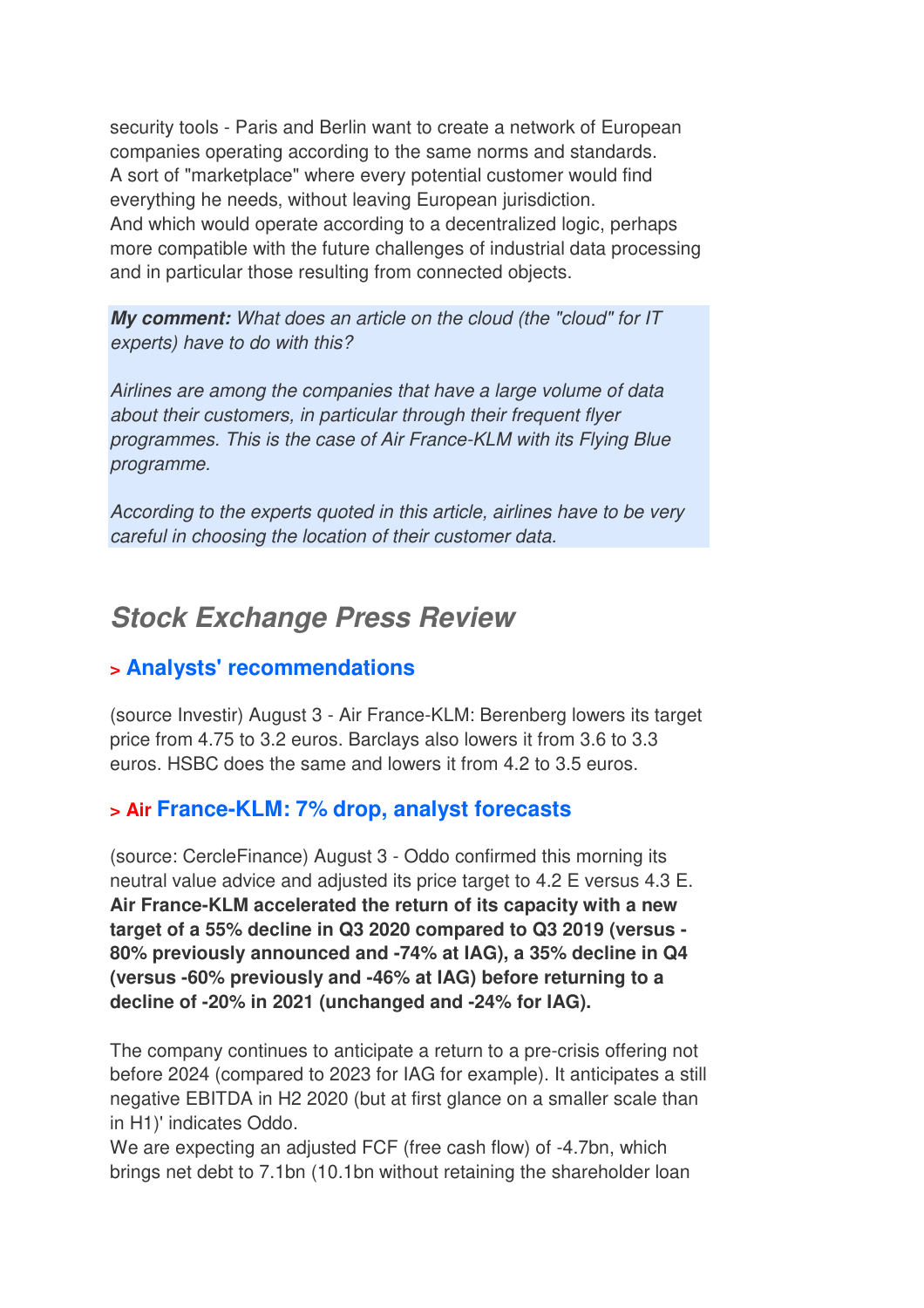as an equity contribution),' adds the analysis firm.

**My comment:** The Air France-KLM Group expects a stronger recovery at the end of 2020 than that of IAG. IAG's greater exposure to the North Atlantic market is the main explanation.

#### **> Air France - KLM: the airline's action is balanced on a wire**

(source abcbourse) 31 July - **The technical situation is tightening for the Air France-KLM share,** which is insistently testing its final support zone at 3.5 euros. The latter was briefly passed during the trading session but for the time being it is holding up well at the end of the trading session. It goes without saying that the pressure is strong and that the attraction of the historic lows of 3.01 euros is increasingly pressing.

It has to be said that the industry is being hit very hard. **After a gloomy second quarter that ended with extremely low activity and a loss of 2.6 billion euros, the recovery is still awaited.** A priori, it will take many months to return to a more or less normal situation, which largely explains the disaffection that the stock is suffering from.

**In the short term, we see no reason to anticipate a rebound,** especially as the leading indicators for bookings for the new school year are still very, very weak.

# **End of press review**

#### **> My comment on the evolution of the Air France-KLM share price**

**The Air France-KLM share is at 3.37 euros at** the close of trading on Monday 3 August. **It is down sharply by -10.96%** over one week. The second quarter results, while in line with forecasts, were very negative. This values the Air France-KLM group at 1.44 billion euros.

It is close to its historic low of 3.055 euros on 14 June 2012. Before the coronavirus epidemic, the Air France-KLM share was at 9.93 euros.

**The average (the consensus) of analysts for the AF-KLM share is 4.28 euros**. Several analysts lowered their price forecasts after the publication of the half-yearly results. You can find the details of the